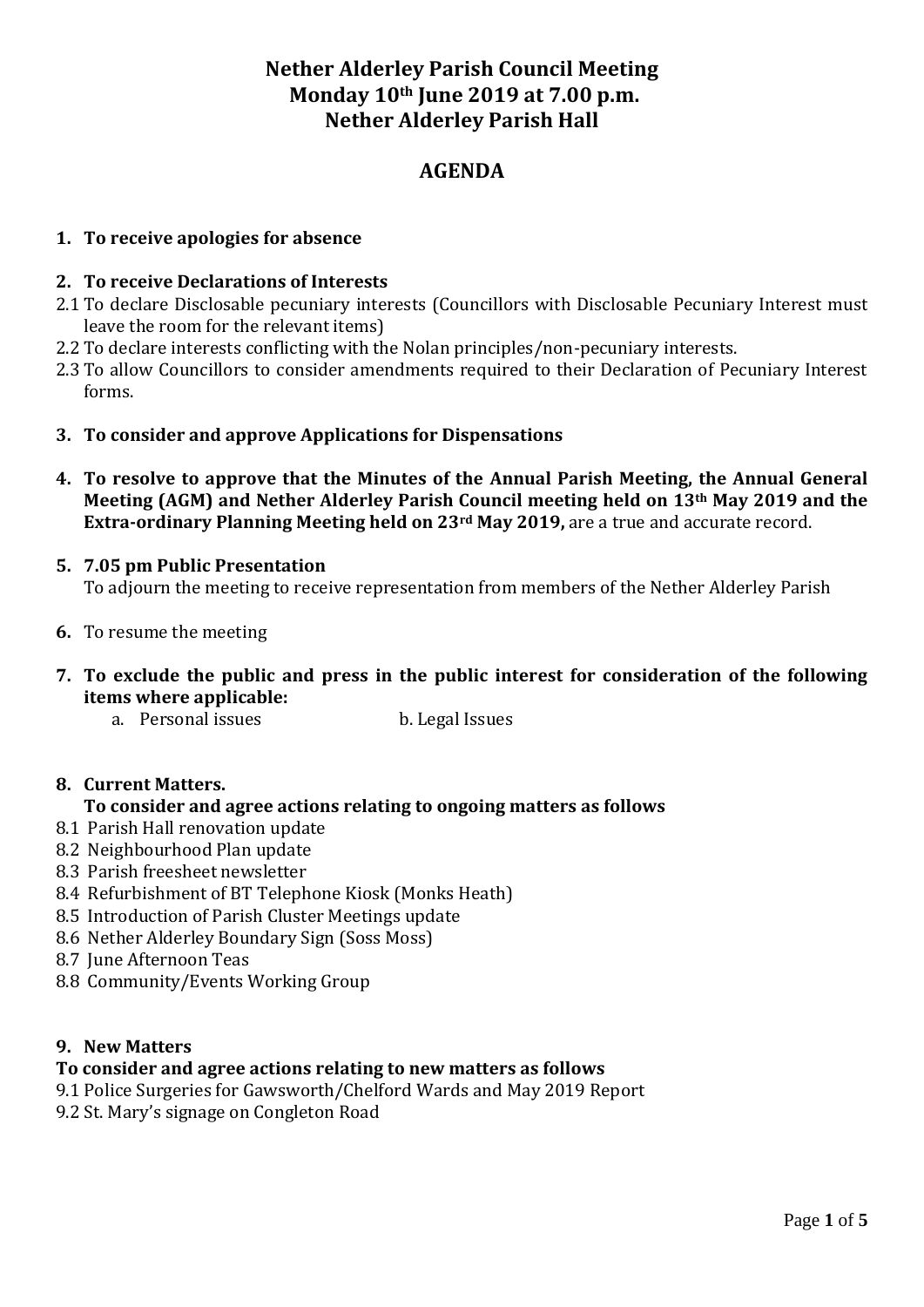## **10.Policies and Procedures**

- 10.1 To receive a report on the quarterly inspection of Highways assets The next inspection is due at the end of June and will be reported in July.
- 10.2 ChALC Course: Introduction to Local Council (12.06.19): Cllrs. Clarke, Farrell and Joseph will be attending this course.

## **11.Finance: Finance Schedule (Appendix A)**

- 11.1 To note receipt of income, as listed in schedule (A1)
- 11.2 To approve items for payment as listed in schedule (A2)
- 11.3 To approve direct debit/standing order as listed in schedule (A3)
- 11.4 To consider and approve Clerk's expenses as listed in schedule (A4)

### **12.Correspondence**

### **To receive and consider new correspondence sent to the Parish Council and agree actions to take in response to the following communication**:

08.05.19 – Police Community Awareness

- 14.05.19 CEC Site Allocations and Development Policies Document
- 03.06.19 Civic Voice Survey
- 04.06.19 Invitation to join Cllr. Dudley-Jones at his Civic Service on Sunday 7th July at 10.30 a.m.

### **13.Planning**

13.1To consider and approve responses to new planning applications:

| <b>Application No:</b> | 19/2381M                                                                                                                                                                        |
|------------------------|---------------------------------------------------------------------------------------------------------------------------------------------------------------------------------|
| Proposal:              | The erection of a garage and the replacement of the domestic<br>outbuilding                                                                                                     |
| Location:              | CROSSGATES, SAND LANE, NETHER ALDERLEY, MACCLESFIELD,                                                                                                                           |
|                        | CHESHIRE, SK10 4TS                                                                                                                                                              |
| National Grid Ref:     | 384116 376417                                                                                                                                                                   |
| <b>Application No:</b> | 19/2513M                                                                                                                                                                        |
| Proposal:              | Delivery of Watersports and Outdoor Activity Centre on the North<br>Lake of the former Mere Farm Quarry, including new vehicular<br>access, car parking, and multi-use building |
| Location:              | FORMER MERE FARM QUARRY, CHELFORD ROAD/ALDERLEY ROAD,<br>NETHER ALDERLEY, CHESHIRE, SK10 4SZ                                                                                    |
| National Grid Ref:     | 382237 374880                                                                                                                                                                   |
| <b>Application No:</b> | 19/2675M                                                                                                                                                                        |
| Proposal:              | Certificate of Proposed Lawful Development for the erection of a<br>detached garage, workshop/store and gymnasium                                                               |
| Location:              | BRADFORD LANE FARM, BRADFORD LANE, NETHER ALDERLEY,<br><b>SK10 4TR</b>                                                                                                          |
| National Grid Ref:     | 385012 376413                                                                                                                                                                   |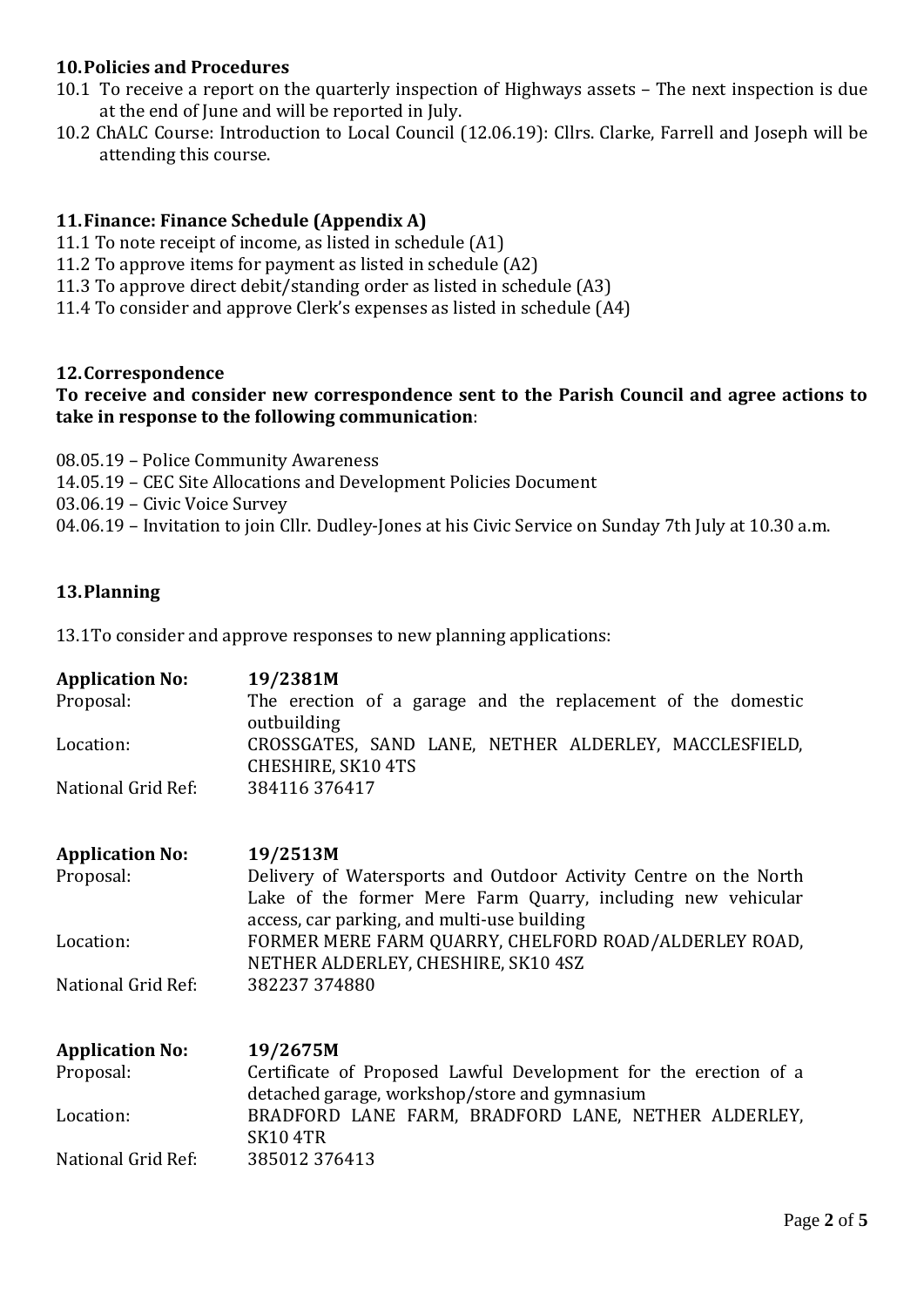13.2 To consider any other Planning matters including decisions to Planning Applications: None

## **14.Burial Board**

To consider communication and issues relating to the Burial Ground

- 14.1 To consider and approve a request to add an additional inscription to an existing memorial.
- 14.2 To consider communication regarding removal of bins from the burial grounds and consideration of the style of memorial headstones in the New Burial Ground.

### **15. Parish Hall**

15.1 To receive reports from members of the Parish Hall Joint Management Committee (JMC)

15.2 To consider any other matters relating to the Parish Hall:

#### **16. Councillor's reports and items for future agenda**

Councillors may use this opportunity to report minor matters of information not included elsewhere on the agenda and to raise items for future agendas (not for debate or decision making)

#### **17. Next Parish Council meeting:**

To confirm the next Parish Council meeting on Monday 1st July 2019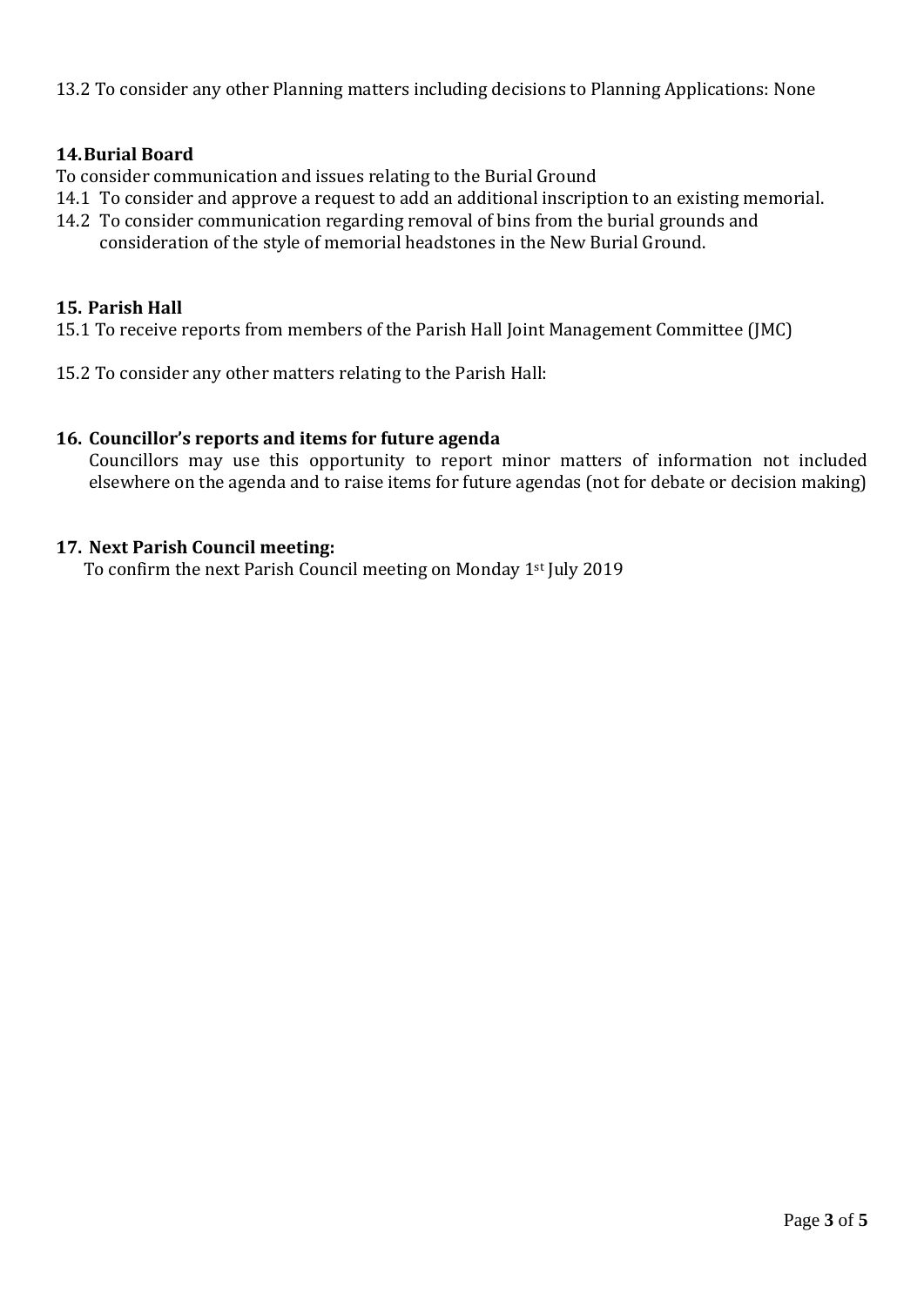## **Nether Alderley Parish Council Meeting Monday 10th June 2019 at 7.00 p.m. Nether Alderley Parish Hall**

# **Schedule of Receipts and Payments**

# **A1. Receipt of Income**

| 01.05.19                                                                                                                                                                                  |                                 | 100527                                         | £24.99  | Refund: Hi-viz jackets purchased in 2018/19                                                                                  |                  |  |  |  |
|-------------------------------------------------------------------------------------------------------------------------------------------------------------------------------------------|---------------------------------|------------------------------------------------|---------|------------------------------------------------------------------------------------------------------------------------------|------------------|--|--|--|
|                                                                                                                                                                                           | 29.05.19<br><b>BACS</b>         |                                                | £125.00 | Cheshire East Council - Town & Parish Council Clean Up<br><b>Grant 2019</b>                                                  |                  |  |  |  |
|                                                                                                                                                                                           | A2. Invoices for payment        |                                                |         |                                                                                                                              |                  |  |  |  |
| 1431                                                                                                                                                                                      |                                 | Shires Pay Services Ltd.                       |         | £39.00<br>Payroll (1st Quarter)                                                                                              | $\boldsymbol{H}$ |  |  |  |
| 1432                                                                                                                                                                                      | ChALC                           |                                                |         | £70.00<br>Training course 12.06.19 x 2 Cllrs.                                                                                | $\boldsymbol{H}$ |  |  |  |
| 1433                                                                                                                                                                                      | X2Connect Ltd.                  |                                                |         | £82.20 (£68.50 plus £13.70 VAT)<br>Telephone Kiosk parts - Monks Heath                                                       | $\boldsymbol{N}$ |  |  |  |
| 1434                                                                                                                                                                                      | Society of Local Council Clerks |                                                |         | £122.00<br>SLCC Annual Affiliation 2019/20                                                                                   | $\boldsymbol{H}$ |  |  |  |
| 1435                                                                                                                                                                                      | Mrs. B.Thorpe                   |                                                |         | £822.38<br>Salary and expenses, June 2019                                                                                    | $\boldsymbol{H}$ |  |  |  |
| 1436                                                                                                                                                                                      | <b>HMRC</b>                     |                                                |         | £34.13<br>Tax/NI, June 2019                                                                                                  | $\boldsymbol{H}$ |  |  |  |
| 1437                                                                                                                                                                                      | X2Connect Ltd.                  |                                                |         | £144.36 (£120.30 plus £24.06 VAT)<br>Telephone Kiosk parts - Monks Heath                                                     | $\boldsymbol{N}$ |  |  |  |
| 1438                                                                                                                                                                                      |                                 | Kepczyk Pearce Sanderson Ltd.                  |         | £1,886.25<br>RIBA Work 3 Development Design (75% Fee due)<br>Plus A2 printing                                                | $\pmb{E}$        |  |  |  |
|                                                                                                                                                                                           |                                 | A3. Direct Debits/Standing Orders for approval |         |                                                                                                                              |                  |  |  |  |
| <b>Cheshire Pension Fund</b><br>£185.00                                                                                                                                                   |                                 |                                                |         | April 2019 pension contribution<br>Debited on or after 15th May 2019                                                         | $\boldsymbol{H}$ |  |  |  |
| £206.40<br><b>Utility Warehouse</b>                                                                                                                                                       |                                 |                                                |         | Parish Hall Electricity for April 2019 debited on or after<br>31 <sup>st</sup> May 2019 (£172.00 plus £34.40 VAT)<br>E, F, G |                  |  |  |  |
| A4. Approval to forward to Payroll provider for inclusion in Payroll Report for Clerk's expenses/salary:<br>Additional Hours, Travel and Administration/Stationery Costs:<br>£216.46<br>H |                                 |                                                |         |                                                                                                                              |                  |  |  |  |
| <b>Chairman of Meeting</b>                                                                                                                                                                |                                 |                                                |         |                                                                                                                              |                  |  |  |  |

**Signed……………………………………………. Clerk and Responsible Financial Officer**